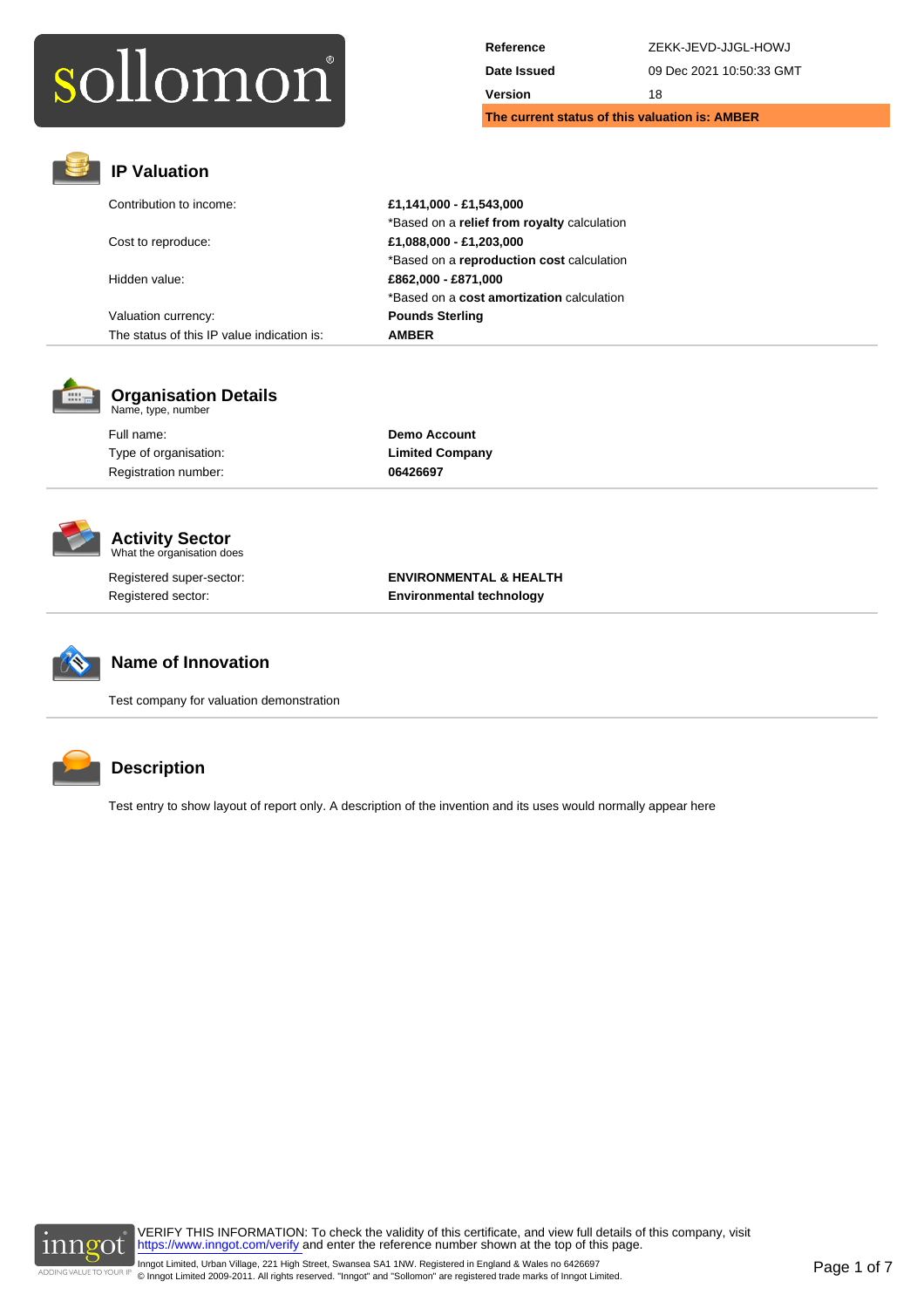| Reference                                      | ZEKK-JEVD-JJGL-HOWJ      |  |  |  |
|------------------------------------------------|--------------------------|--|--|--|
| Date Issued                                    | 09 Dec 2021 10:50:33 GMT |  |  |  |
| Version                                        | 18                       |  |  |  |
| The current status of this valuation is: AMBER |                          |  |  |  |

## **Calculation Details**

▥

How Sollomon calculated this indicative IP value

## **Relief from royalty method**

This is the most frequently used method of determining IP value. It calculates the amount of benefit your organization receives from owning the assets that have been captured in your profile. First, cash flows are projected over the expected life of the identified assets. An appropriate royalty rate is applied to these cash flows, to estimate how much someone else might pay to license these assets from you. After deducting tax, the net cash flows are discounted using a risk-weighted cost of capital to produce a present-day figure.

| The royalty rate range most likely to apply to the organisation's activities is:                                                    | $5.00\% - 7.00\%$ |
|-------------------------------------------------------------------------------------------------------------------------------------|-------------------|
| This represents the range of licensing rates typically achieved in your sector, determined through specialist<br>database research. |                   |
| For the purposes of deriving a long-term value for the IP, we have assumed an effective tax rate of:                                | 19%               |

The **weighted average cost of capital** (WACC) applicable to the organisation and assets is: **16%**

This represents the estimated annual cost of money, calculated using a blend of equity and debt rates, tailored using the risk factors identified in your IP profile and financial data. It acts as the discount factor used to express your IP value as a present-day indicative figure.

## **Reproduction cost method**

This approach is best applied to assets that are reproducible, given sufficient time and effort. The investment data you provide is weighted by type and converted to a present-day value. A productivity score is applied to it, calculated from your asset profile. The total is then adjusted to account for potential obsolescence (proximity to end-of-life), where necessary.

## The **asset weighting** applied is: **100%**

An obsolescence discount **has not** been applied.

## **Cost amortisation method**

This approach estimates the 'hidden' intangible asset value that would be shown on your current balance sheet (we call this 'hidden' because accounting regulations do not permit your investment in them to be capitalised in the same way as physical assets). The data you entered is weighted, converted and scored as above, but the total is derived by discounting your expenditure over your assets' total estimated lifespan.

## The **asset weighting** applied is: **100%**

The **minimum remaining life** assumed for this calculation is: **12 years**

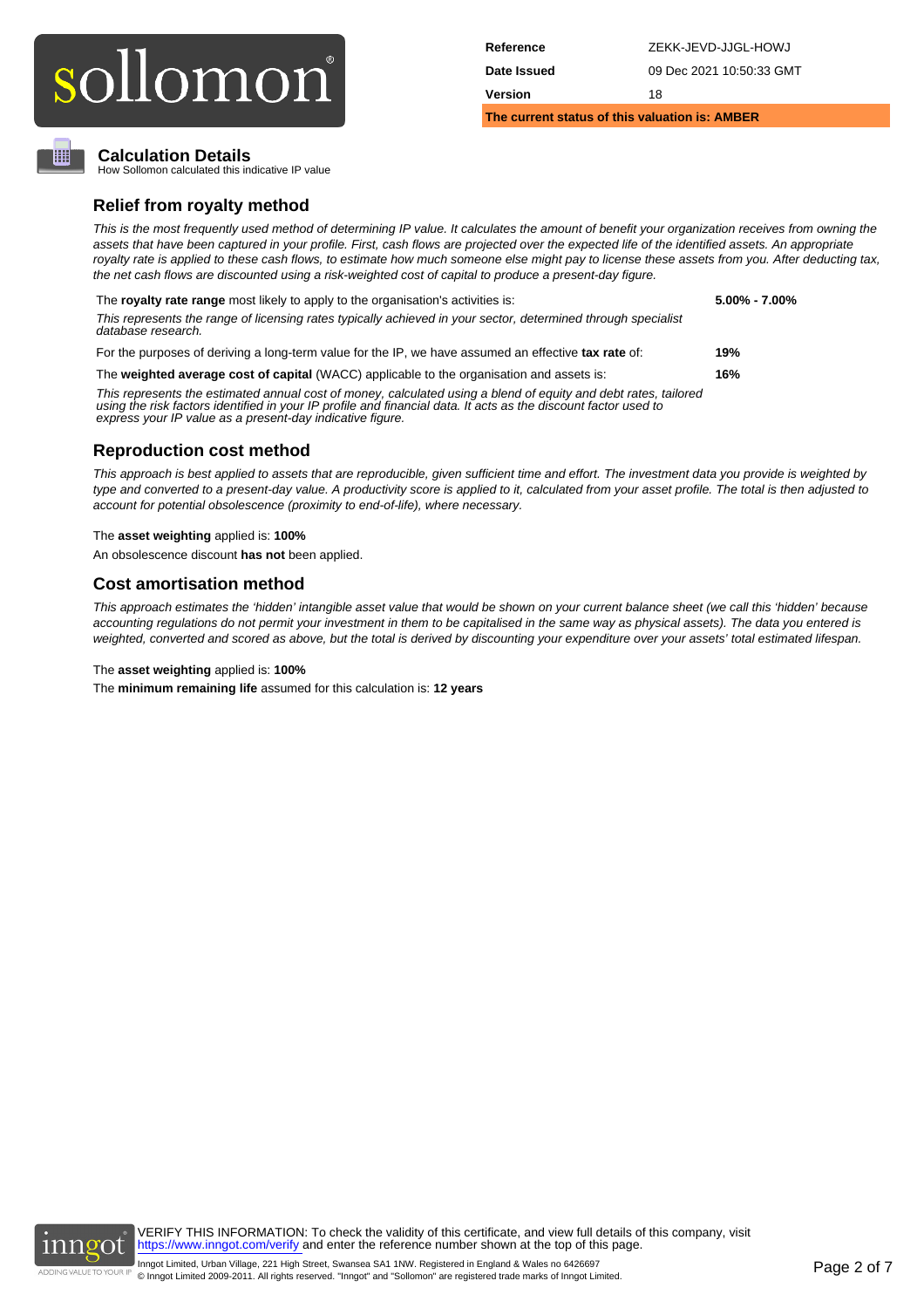| The current status of this valuation is: AMBER |                          |  |
|------------------------------------------------|--------------------------|--|
| Version                                        | 18                       |  |
| Date Issued                                    | 09 Dec 2021 10:50:33 GMT |  |
| Reference                                      | ZEKK-JEVD-JJGL-HOWJ      |  |



## **Financial Forecast**

Projected performance data entered for this innovation only (may not be representative of the whole business)

|                                    | Year 1     | Year 2    | Year 3    | Year 4    | Year 5    |
|------------------------------------|------------|-----------|-----------|-----------|-----------|
| <b>ESTIMATE OF TURNOVER</b>        | £1.920.000 | 2.560,000 | 3.890.000 | 5.461.560 | 7.143.720 |
| DIRECT OPERATING COSTS             | £1.200.000 | 800.000.١ | 2.200.000 |           |           |
| IP DEVELOPMENT & MAINTENANCE COSTS | £200,000   | 400,000   | 700,000   | $\sim$    | $-$       |
| CONTRACTED OR RECURRING INCOME     | 40%        | 40%       | 30%       | 0%        | 0%        |



(User estimate shown in black) (Historical data is shown in green)

This IP is believed to have a lifespan of **12** years

It is estimated that the maximum annual revenue will be achieved in 8 years These figures **do** assume further external investment is provided (over and above re-investment of profits) The estimated level of further investment needed to realise these figures is **£1,000,000** The main area of expenditure is **Subcontracting** .



## **Historical Data**

Amounts invested developing this innovation, and summary of past business performance

The business **is** currently generating income.

|                        | Turnover   | Gross Profit | <b>EBITDA</b> | IP attributable |
|------------------------|------------|--------------|---------------|-----------------|
| MOST RECENT YEAR       | £1.420.000 | 750,000      | 250,000       | 100%            |
| ONE YEAR PRIOR         | £1.210.000 | 340,000      | 50,000        | 100%            |
| <b>TWO YEARS PRIOR</b> | £1,005,000 | 190,000      | $-120.000$    | 100%            |

In the most recent year operational costs for products and services relating to this IP were **£1,000,000** In the same period marketing and legal costs were **£70,000**

|                                          | Most recent year | One year prior | Two years prior          | Older/Total |
|------------------------------------------|------------------|----------------|--------------------------|-------------|
| CAPITALISED IP ACQUISITION COSTS:        |                  |                |                          |             |
| CAPITALISED IP DEVELOPMENT COSTS:        |                  | -              | $\overline{\phantom{a}}$ |             |
| EXPENSED IN-HOUSE IP DEVELOPMENT COSTS:  | £350,000         | 250,000        | 230,000                  | 410.000     |
| EXPENSED BOUGHT-IN IP DEVELOPMENT COSTS: | £450,000         | 385.000        | 250,000                  | 253,000     |
| R&D TAX CREDITS CLAIMED:                 | £437,000         | 225,000        | 226,000                  | 250,000     |

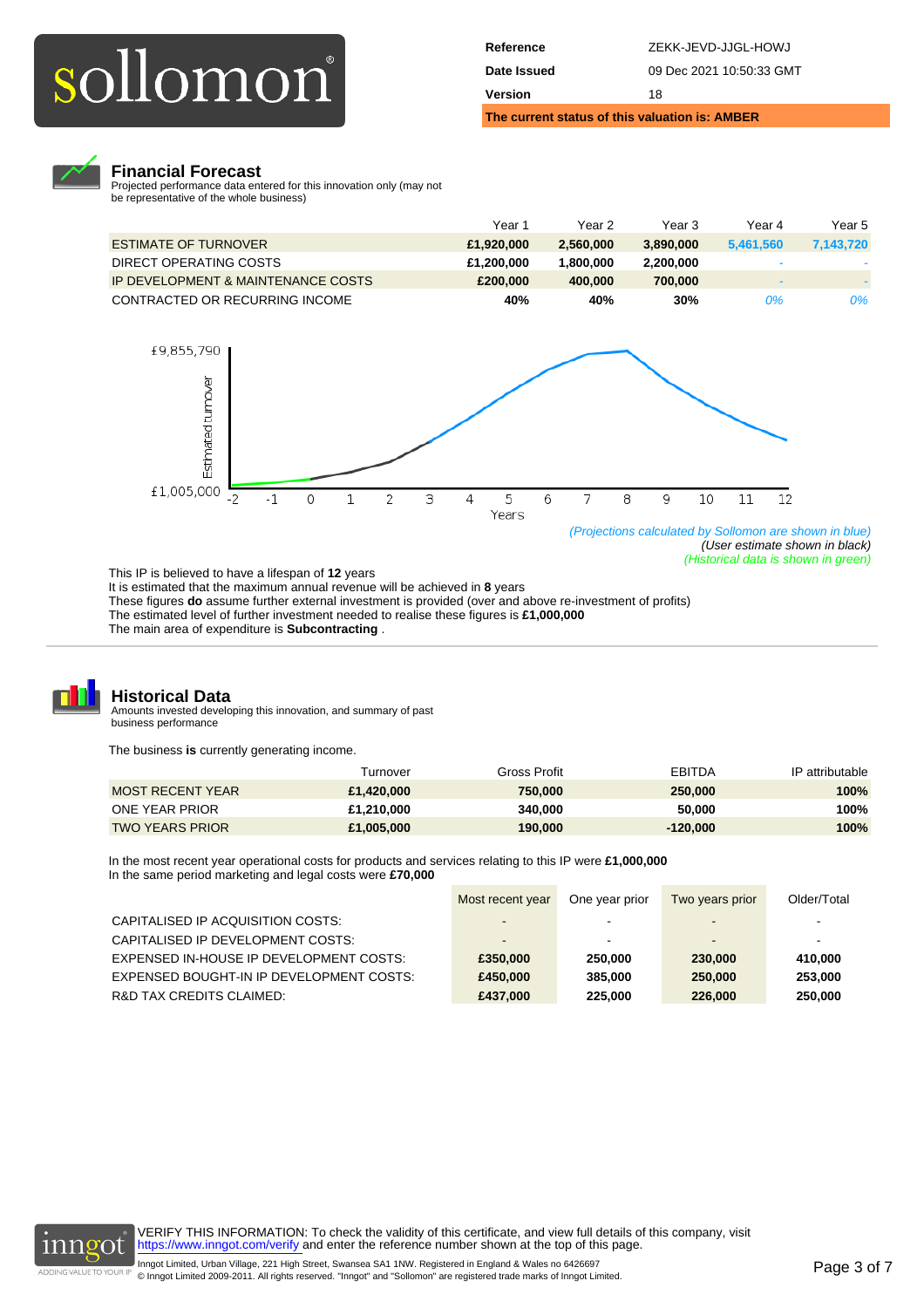| Reference                                      | ZEKK-JEVD-JJGL-HOWJ      |  |  |  |
|------------------------------------------------|--------------------------|--|--|--|
| Date Issued                                    | 09 Dec 2021 10:50:33 GMT |  |  |  |
| Version<br>18                                  |                          |  |  |  |
| The current status of this valuation is: AMBER |                          |  |  |  |

## **Factors influencing this value indication**

The following will have had a bearing on calculation of the indicative valuation

## BOUGHT-IN IP

• **None** of the IP has been bought outright from a third party.

## ACCOUNTING TREATMENT

- The accounts **do not** contain capitalised R&D expenditure.
- The accounts **do not** contain capitalised R&D expenditure that has been expensed (such as payroll costs). • R&D tax credits relating to this IP **have** been claimed.

## USE OF THIRD PARTIES

- 
- External suppliers (whose costs have not been capitalised) **have** been used when developing this IP.<br>■ There are disputes or outstanding invoices relating to work done by these third parties, and assignments have been o third parties of any IP they may own relating to this innovation. •

## STAFF AGREEMENTS

- All key staff including directors have employment contracts or service agreements.
- **All** of these agreements contain confidentiality agreements.
- **Not all** of these agreements contain an automatic assignment of all IP to the business.
- **All** of these agreements contain non-compete clauses in the event of termination of employment or service.

## LICENCES AND CONSENTS

• This innovation **is** reliant on proprietary systems, software or process that require licences to be purchased. **All** of these licences are paid for and up to date. **None** of these licences have a requirement to share enhancements made with the supplier.

## **DOCUMENTATION**

• This IP **is** fully documented.

In calculating your **asset score**, we have noted that:

- Multiple IP rights are in force
- Value-producing assets are present across a range of categories

## When assessing your IP's **scalability**, we have noted that:

• Your customer base exhibits a **low** level of concentration

When assessing the **importance** of this IP to your organization, we have noted that:

• This underpins your whole business, and your level of reliance on it is **growing**

## When assessing your **spend profile** we have noted that:

• Future anticipated IP development expenditure is **more than half** of 'sunk' costs

## NOTES

Realising value from intellectual assets may involve their use as security for raising finance, or providing them to others under licence. In order to explore funding or licensing based on these intellectual assets, the following aspects may require further attention and/or clarification:

- It may be necessary to substantiate the basis on which the IP has been capitalised.
- It may be necessary to substantiate the basis of which the in-has been capitalised.<br>• It may be necessary to substantiate payroll and other costs in order to demonstrate that they have contributed directly to the develop of this IP.
- It may be necessary to provide evidence to show that the use of subcontractors or third parties has not undermined the ownership of this IP.
- 
- If funding is being sought management accounts will be necessary to substantiate historical income.<br>● Where an organisation is generating, or seeking to generate, revenues from overseas markets it is vital to ensure the protected. •
- It has been indicated that investment is required to deliver the projected levels of turnover and profitability.
- The information provided on employment terms suggest it may be difficult to prove ownership of the IP.
- The information provided on employment terms suggest it may be difficult to prove ownership of the IP.<br>• The information provided on third parties who have contributed to this IP suggest it may be difficult to prove owne
- The information provided on licensing arrangements suggest it may be difficult to prove ownership of the IP.
- It may not be possible to realise value for this IP immediately if it is already subject to a specific charge.

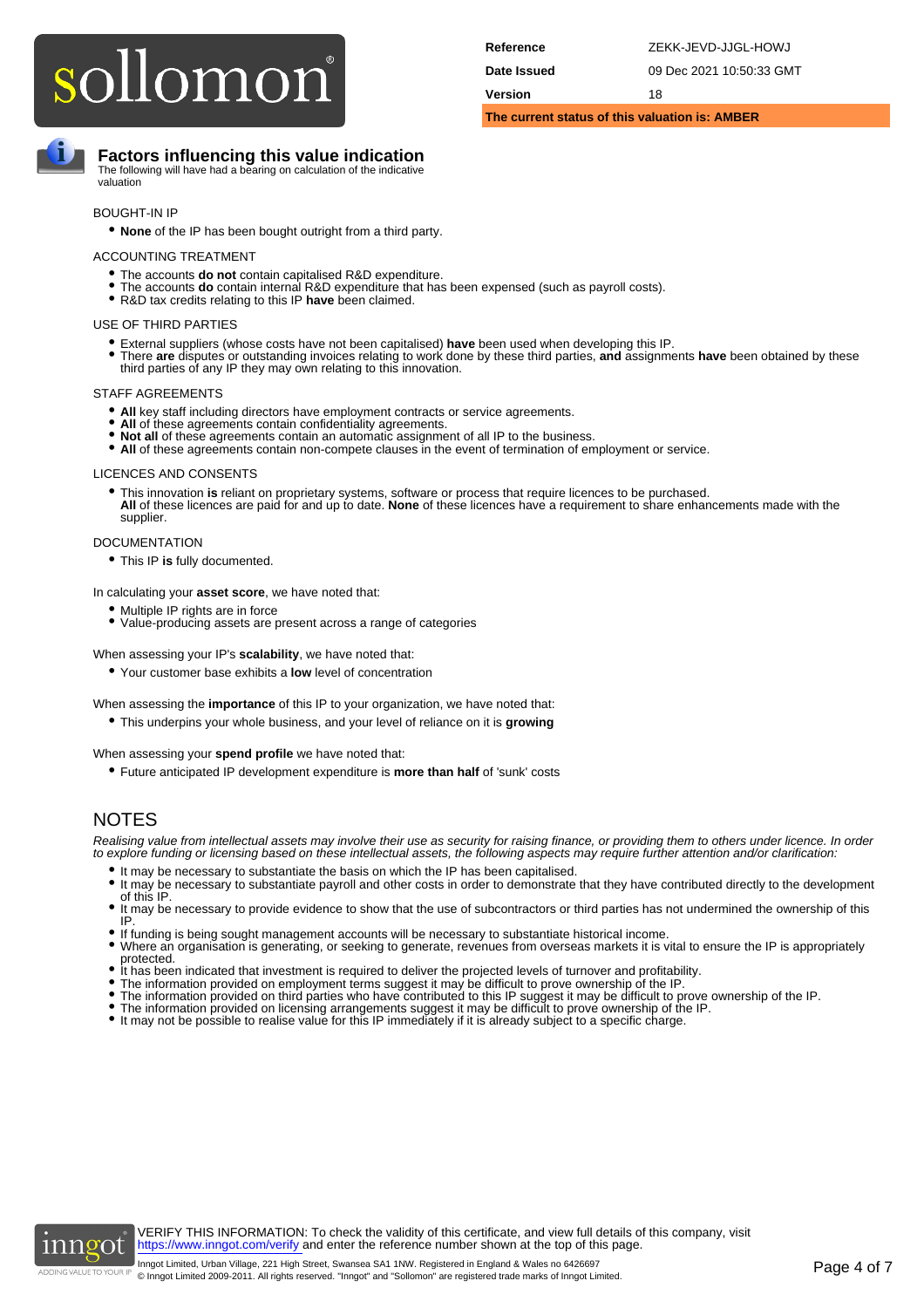

**Market Data** Current markets

| Reference                                      | ZEKK-JEVD-JJGL-HOWJ      |  |  |
|------------------------------------------------|--------------------------|--|--|
| Date Issued                                    | 09 Dec 2021 10:50:33 GMT |  |  |
| Version                                        | 18                       |  |  |
| The current status of this valuation is: AMBER |                          |  |  |

| Construction & built environment | $21 - 30%$ |
|----------------------------------|------------|
| Environmental technology         | 61-70%     |
| Infrastructure & utilities       | 0%         |

**10** customers are currently using this IP (or products and services based on it) across these market sectors.

For turnover, **Large companies/Multi-national corporations** are of **High importance**: **Small and medium-sized enterprises** are of **Medium importance**: **Individual consumers/Sole traders and micro-businesses/Public sector organisations** are of **Low importance**.

This IP **is not** being used by paying customers outside your home market and foreign markets account for **0**% of revenue. This IP **is not** being licensed to other parties.



## **Development Stage**<br>From idea to established offering

This innovation is currently classified as: **Established**

Within this category, its stage is: **Early - Multiple customers have purchased and used this innovation. The company has the**<br>capacity to deliver it predictably on a repeat basis. An income stream is being established.



## **Registered Rights**

Patents, Trademarks and Designs

## **Patents not linked to a family**

GB12345678 2015-07-01 GRANTED Sample Patent.

**Registered Number Date Status Title**

## **Trademarks**

**Registered Number Date Status Description**

UK98765432 2019-06-05 REGISTERED Sample Trademark. Classification: 2

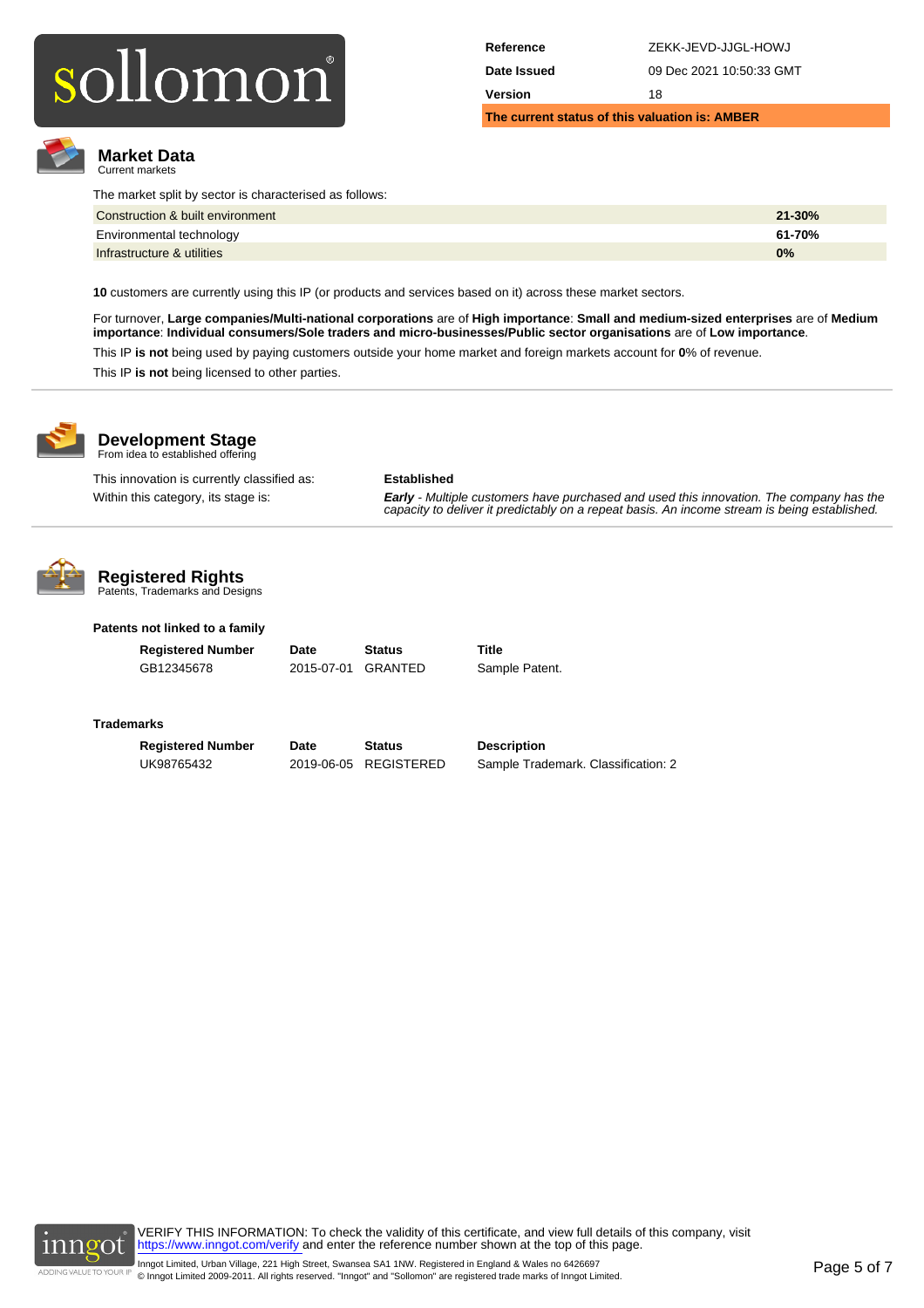

**Intellectual Assets** Inventory of Intangibles

Within the category of: **Copyright** 

| Reference                                      | ZEKK-JEVD-JJGL-HOWJ      |
|------------------------------------------------|--------------------------|
| Date Issued                                    | 09 Dec 2021 10:50:33 GMT |
| Version                                        | 18                       |
| The current status of this valuation is: AMBER |                          |

The assets being claimed are: **Software code** - Original and unique computer program(s) or 'firmware' developed or acquired and owned by your organisation which support its day-to-day operations and/or sales

> **Database(s)** - Selection and arrangement of content into a system created by your organisation to facilitate future retrieval and interrogation, e.g. definitions of fields, data types and data interrelationships

**Website (informational)** - A website used to promote your organisation and attract customers

**Process documentation** - Documentation developed or commissioned and owned by your organisation relating to products, services, processes, business models or solutions. Includes manuals, drawings, flow charts/ diagrams, manufacturing specifications, tables and templates

## Within the category of: **Contracts**

The assets being claimed are: **Licensee** - Agreements permitting your organisation to use technology, creative works,<br>brands and/or other non-physical assets originally developed by a third party (for which royalties may be payable)

> **Employment contracts** - Signed documents setting out your organisation's rights of access to employee intellectual capital and ownership of knowledge outputs

**Non-disclosure agreements (NDAs)/ confidentiality undertakings** - Agreements which require secrecy to be maintained between your organisation and one or more third parties, for one or more specific purposes

**Domain names** - Contracts or subscriptions providing the organisation with access to specific URLs (domain names) relevant to its activities

**Social media accounts** - Right to use a specific social media account name or 'handle'

### Within the category of: **Resources**

The assets being claimed are: **Proprietary data** - Usage, performance or results data generated internally as a result of your organisation's development activities or operations (e.g. test results)

> **Know-how (specialist & technical)** - Specialist technical knowledge (i.e. not generally available) which contributes to your delivery of products, services, processes, business models or solutions that are distinctive in their marketplace

**Proprietary algorithm(s)/AI** - One or more sets of rules or ways of interpreting data (e.g. using machine learning) that are used to perform calculations and complete tasks that are unique to your organisation

**Proprietary process/technology** - One or more novel and distinctive methods of delivering an outcome associated with your organisation

**Unique service format** - One or more services which are distinctive by virtue of their ability to meet a set of customer requirements, backed by knowledge of how to deliver them in a variety of circumstances

**Unique user experience** - A unique, distinctive and scalable way of interacting with customers (in person or online) that has been developed by your organisation and is fully documented

## Within the category of: **Relationships**

The assets being claimed are: **Corporate social responsibility** - Your organisation is publicly committed to pursuing policies that are socially and/or environmentally conscious

> **Customer/market knowledge** - Unique, preferential or specialist insights into customer needs and decision-making processes

**Supplier knowledge** - Unique, preferential or specialist knowledge of materials, products or services needed to underpin customer value and/or maintain competitive advantage

Within the category of: **Recommendations** 

The assets being claimed are: **Tax credit recipient** - Receipt of credits against taxes otherwise payable, e.g. due to qualifying R&D expenditure, creative activity or 'Patent Box' eligibility